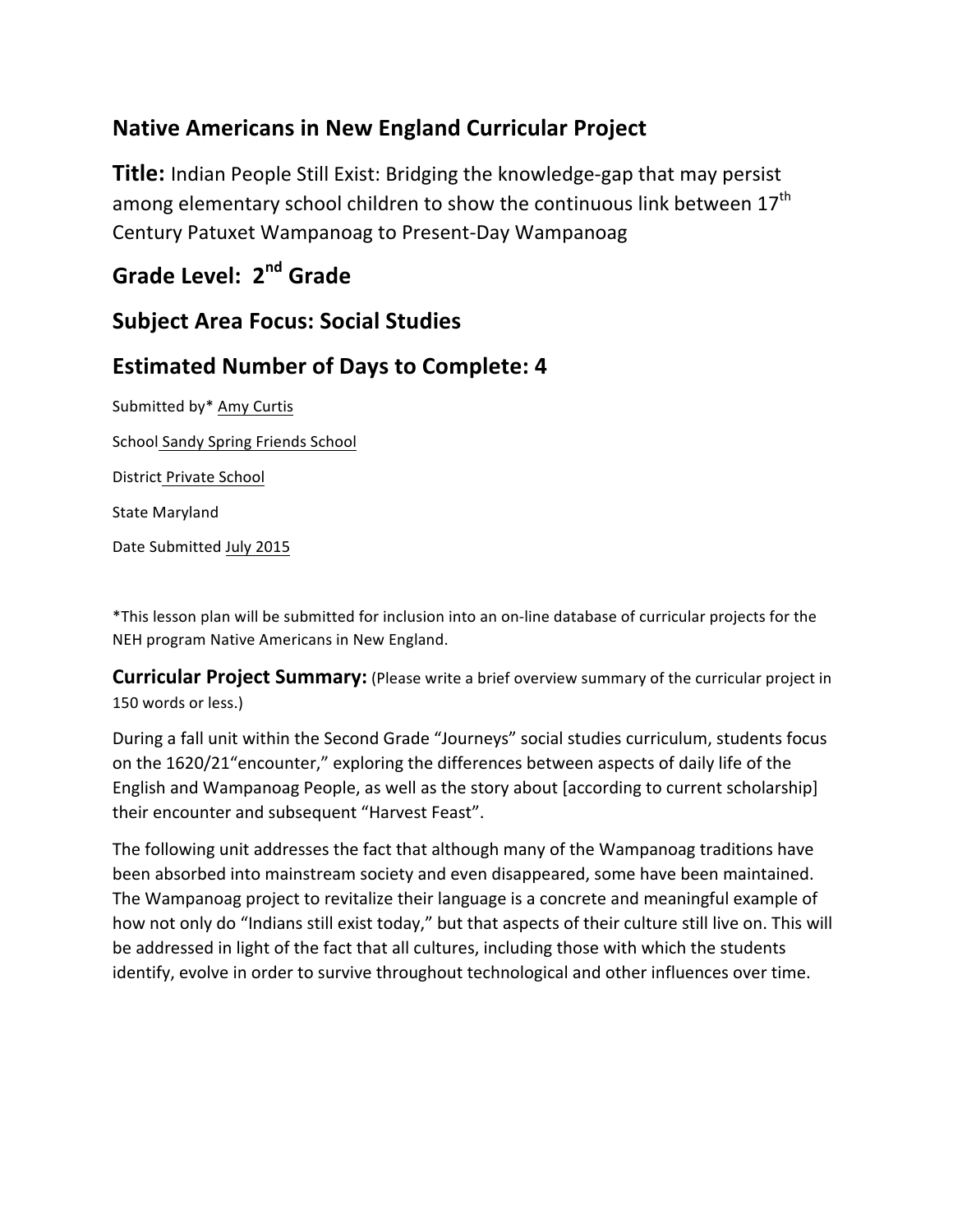## Desired Results/Objectives

- 1. **Essential Questions/Historical Questions**: What is a traditional aspect of Wampanoag culture that lives on today in daily life? What are some aspects of the Wampanoag language that reflect their culture?
- 2. **Objectives: By the end of this project what will students know, understand and be able to'do?'**

### Students will know...

- $\bullet$  Indians still exist.
- Wampanoag people maintain some of their traditional ways while adapting them to  $21<sup>st</sup>$  century daily life.
- Wampanoag people are revitalizing their language in order to keep this important aspect of their culture alive.

### **Students'will'understand…**

- All cultures evolve over time.
- Cultures maintain some of their fundamental traditions even as they evolve.
- It is important to Wampanoag people to revitalize their language.

### Students will be able to...

- Name some elements of what makes up "culture."
- Name and present some aspects of their own cultural traditions that have changed over time, and that have stayed the same.
- Recognize some aspects of Wampanoag traditions that have vanished, some that have changed over time, and some that have stayed the same.
- Use descriptive and relational language to name a variety of mini-habitats/ areas of land on school campus, to simulate Wampanoag place-naming patterns.

### **3. Transfer'Goal:'**

Students will understand the importance of maintaining cultural traditions, as well as recognizing that traditions change over time.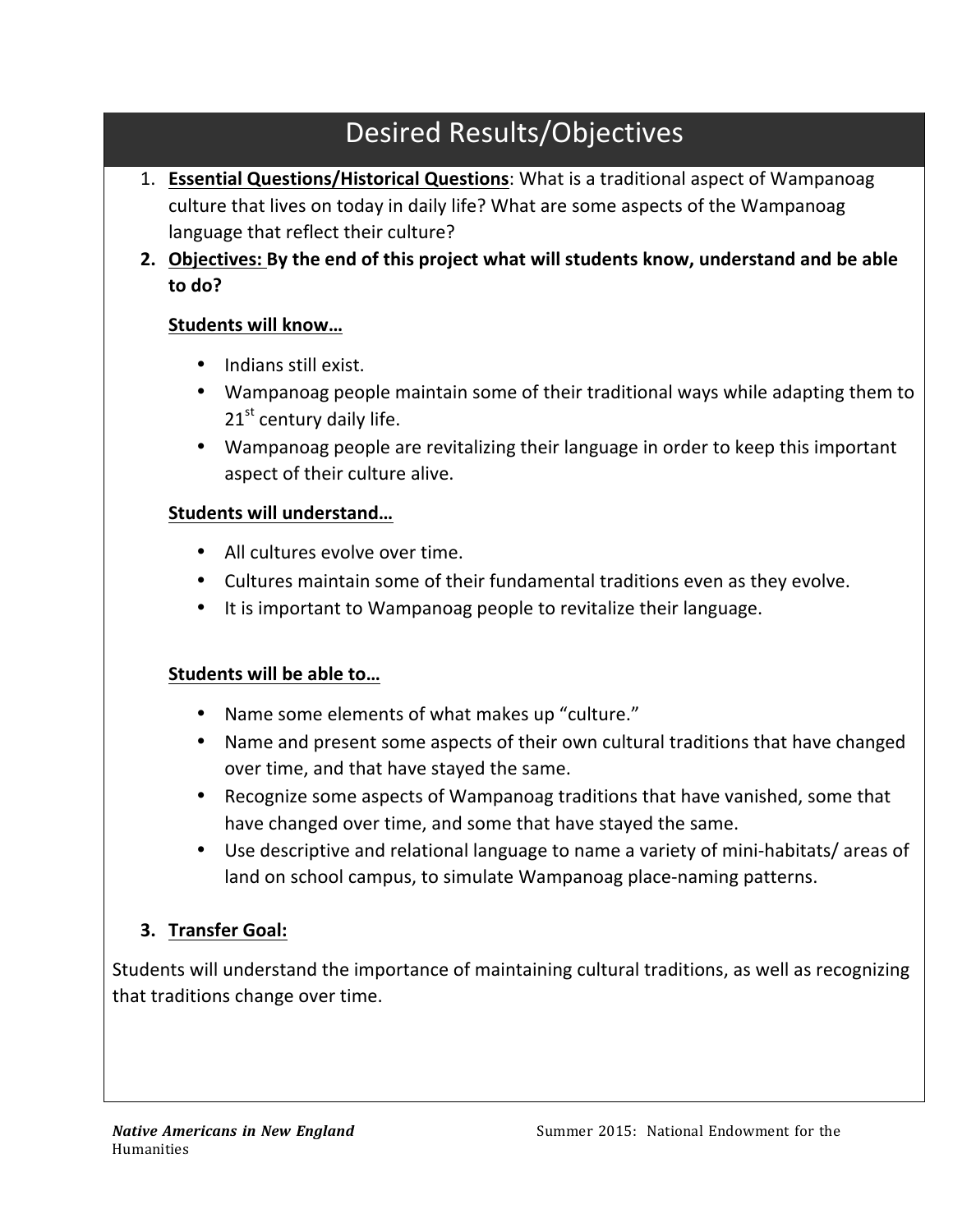# Assessment/Evidence

### Performance Task or Assessment used to gauge student learning: (Please describe)

Students will brainstorm the elements that comprise culture. Each will contribute to a class chart using a post-it note.

Students will draw and describe traditions within their own family culture that have changed over time.

Students will name, draw and describe certain Wampanoag traditions that have changed over time.

Students will describe mini-habitats on campus (specifically, the area around their "adopted trees" from year-long science curriculum on trees) using relational and descriptive language, in order to gain a general "feel" for the basis for Wampanoag naming.

### Pre-Assessment:

Facilitate a group discussion about differences between the Wampanoag and English peoples of 1620s that students learned about in previous weeks. Provide "Culture and Traditions" worksheet whereby students sort list of items into cultures: 1620 Wampanoag, 1620 English, 2015 Sandy Spring Friends School, General World/USA culture; students name, describe and draw three traditions from their own family that they experience at bedtime, on a holiday, on summer vacation

### **Formative Assessment:**

Students will document a few traditions that have changed over time in a variety of cultures to which they, or others, belong (school, family, ethnicity, religious group, nation).

Students will contribute to discussions and brainstorming sessions sharing what they already know about Wampanoag culture, and what they want to know about the culture as it is today, and afterwards, what they have learned and any further questions they now have.

Students will create meaningful terms (names) related to the micro-habitat that their "adopted" tree is found on campus, similar to the relational and descriptive language used by Wampanoag people to designate place names

### **Other Assessment Evidence:**

Classroom participation in discussions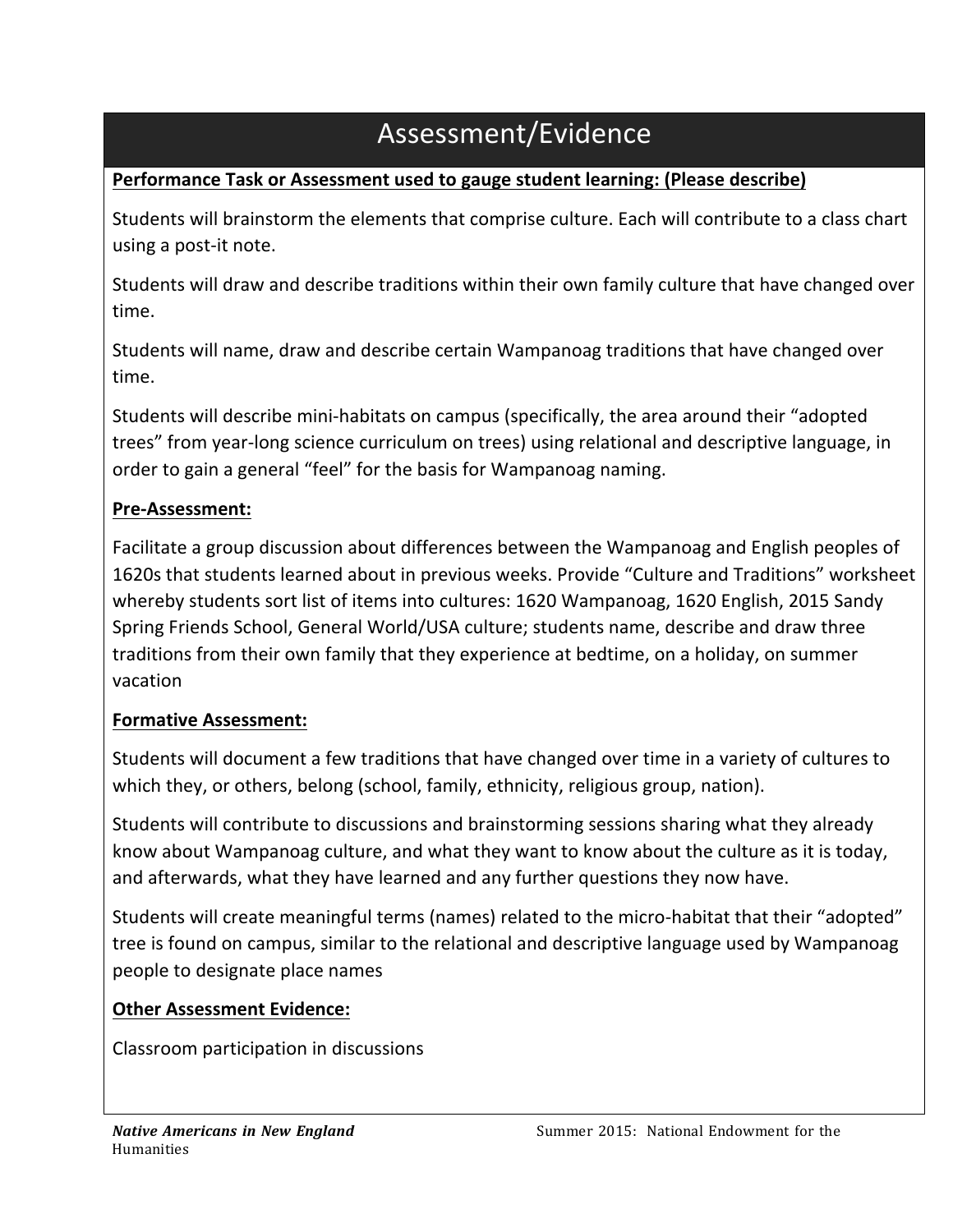# Learning Plan

### Lesson Summaries: (add lessons if necessary)

Lesson 1: "What do we mean by "culture?" Review of cultural attributes. Review 400+year-old traditions of Wampanoag and English peoples, brainstorm other cultures – including the school culture, family culture, ethnicities

Lesson 2: "How Have Some Traditions Changed Over Time?" Compare traditions in students' cultures that have remained the same and that have changed over time. Do the same for Wampanoag culture

Lesson 3: "The Wampanoag Language is Alive" Wampanoag Language is being taught to Wampanoag children and adults to keep this aspect of their culture alive/ Show interviews and samples from WLRP website

Lesson 4: "Creating Descriptive Place Names" Based on Wampanoag place names, name the areas where students' adopted trees are found

## **Learning Activity Details:**

## LESSON<sub>1</sub>

Materials/Resources Tools: White board/markers; post-it notes & pencil; large chart paper; Books, *Harvest Feast and/or Tapenum's Day; "Culture and Traditions" worksheet* 

Historical Question/Essential Question: What is culture? What do we know about the English and Wampanoag Cultures during the time of their Harvest Feast? How are these cultures different?

## Lesson 1 Details

Lesson Opening: Remind students of the two  $17<sup>th</sup>$  century cultures previously studied, English and Wampanoag. Elicit conversation of how these cultures are different. Use Harvest Feast (already read aloud) and/or *Tapenum's Day*, as a reference. Provide post-it notes for students to add to a class chart comparing components of each culture. For example, under Wampanoag, a student might place a post-it that says "Mishoon for traveling on rivers made by burning out the inside of a tree trunk" and under English 1620s, one that says "Sailboat over the ocean"

During the Lesson: With the full group, review the student-made post-it chart. Using it as a basis for discussion, ask what we mean by the word "culture." For the above example, mention that these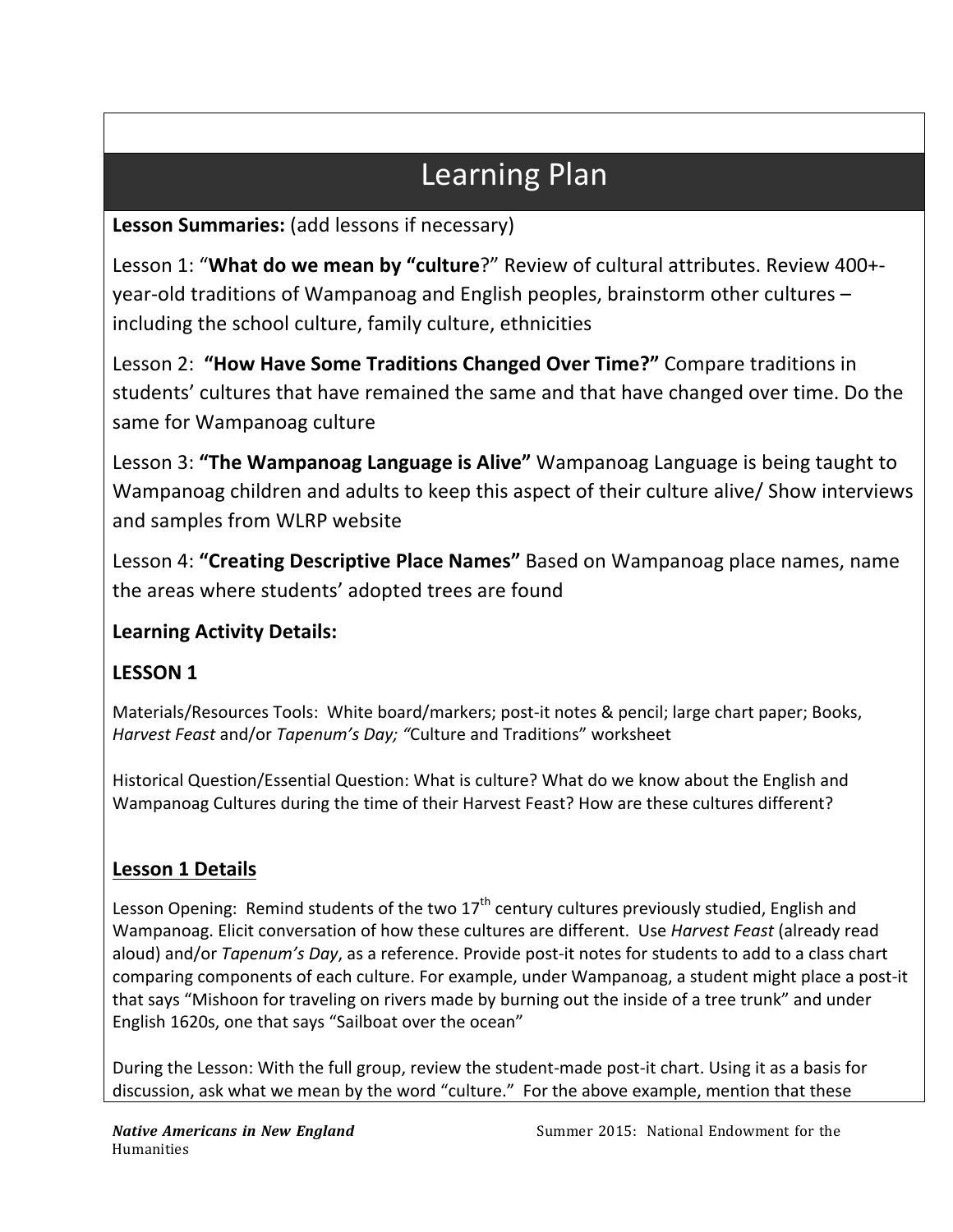examples would both fall under the "Modes of Transportation" category. Elicit a wide range (language, clothing, education, transportation, religion, etc.). Teacher may need to fill in where there are gaps. For example, it is unlikely that the second graders will think of "Land Use" concepts on their own, but when reminded, will understand that the Native cultures did not have the same concept of land ownership and usage as the Europeans. Keep a list of these elements that make up culture.

Then discuss the word "tradition." Generate some examples of cultural traditions using the following questions about family, school, ethnic, national, and religious cultures:

- What is one tradition you have in your family?
- What is one we have at this school?
- What is one that you know about your family background?
- What is one tradition observed in this country?
- Do you practice a religion with a particular tradition?

Provide one example for each category if the students have difficulty doing so. Each student will then complete the Culture/Traditions worksheet.

Lesson Closing: Share results of page 2 of worksheet in group or with a partner (family traditions)

## **LESSON'2'**

Materials/Resources Tools: Photos; Book, *Cranberry Day* (or *Clambake*), "Changing Traditions" worksheet

Historical Question/Essential Question: How has the Wampanoag culture evolved over time? Do some of their traditions still exist in their culture today, and in what ways?

## **Lesson 2 Details**

Lesson Opening: Show pictures of Native people, ask, "Which are Native Americans, which are not?" Include those in traditional regalia and contemporary dress. Discuss the fact that just as we do not dress the way our ancestors dressed, nor, logically, do Native peoples. (Optional: Also show photos of  $17<sup>th</sup>$ century European compared to 21<sup>st</sup> century European American.) This does not mean we don't exist!

During the Lesson: Read aloud *Cranberry Day*. Afterwards, list which aspects of the boy's life reflect his culture nowadays (individual desks, baseball cap, computer, etc.); list which aspects of his culture have remained constant (respect for living things, cranberry harvesting) and which have changed (using oxcart, using scoop vs. hand picking). Organize the responses into a chart: "New Ways/Old Ways/Changed Ways." Elicit the understanding, through examples from students' cultures, that this change is common to ALL cultures. (OR use *Clambake* book in similar way)

Ask students, "What traditions have changed over time in your lives?" (I will use example from personal life: German tradition of giving a "cone" ("Zuckertute") on the first day of Kindergarten has evolved into giving one to both children on the first day of school every year. The contents of the cone have evolved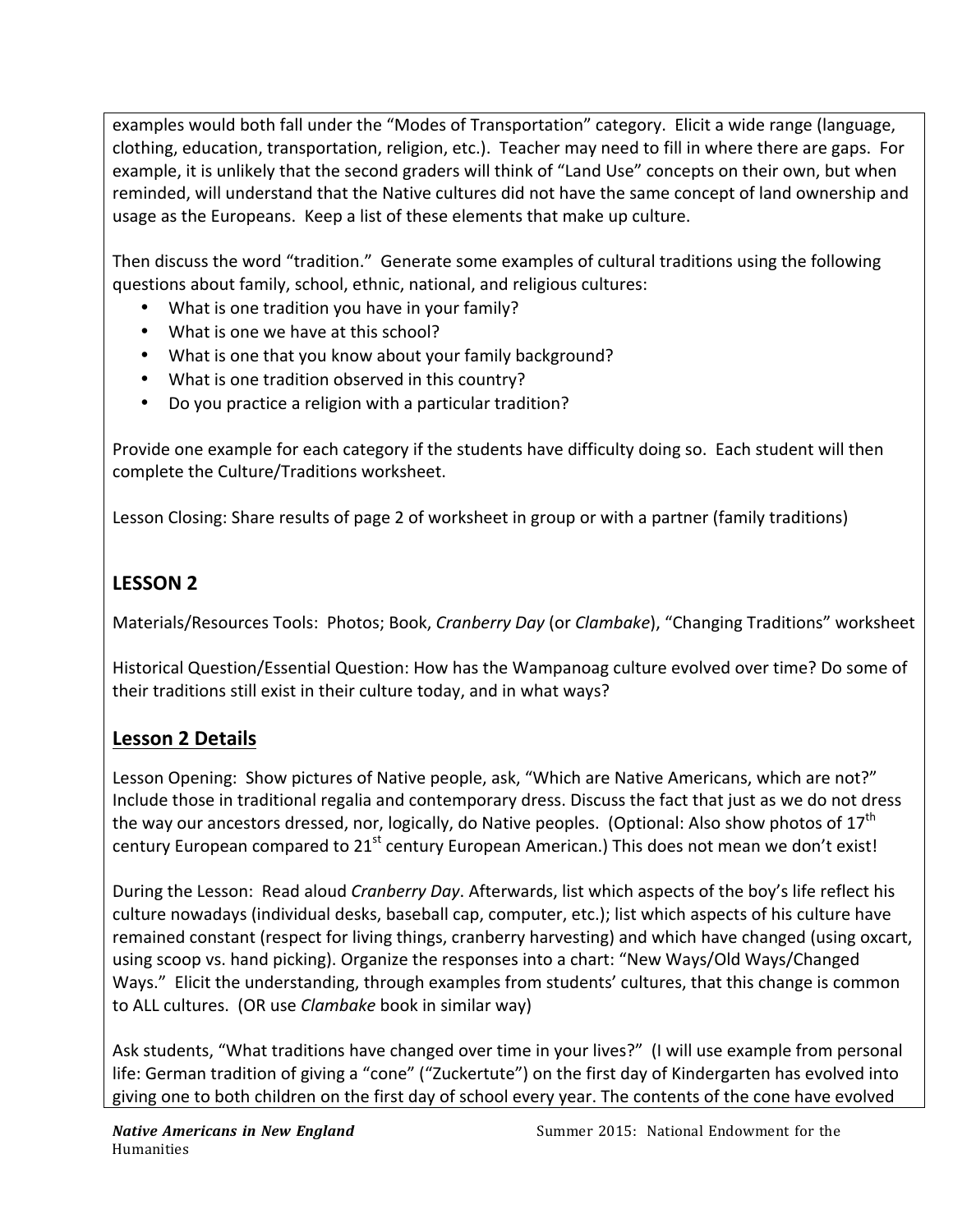$\mathsf{too}$ 

As homework (in order to have support from parent/guardian), students will think of and document two traditions that have evolved over time in any culture to which they belong (school, family, ethnicity, religious group, nation, etc.). Provide "Changing Traditions" worksheet to document.

Lesson Closing (the next day): Share above traditions worksheet in full group. Ask them to imagine what it would be like if these traditions no longer existed.

## **LESSON'3'**

Materials/Resources Tools: Internet sources, white board, optional: student access to internet (eg., ipads or Chromebooks)

Historical Question/Essential Question: Why do the Wampanoag people want to revive their language and keep it alive in future generations?

### **Lesson 3 Details**

Lesson Opening: Ask students if they know what language Native peoples speak (English) Discuss that they did not always speak English. Hundreds of tribes means that Native peoples spoke hundreds of languages spoken, and that these languages are grouped into general linguistic families. Some of these languages are still spoken but many are not.

Ask, "What do you think the word Wopanaak means?" (It is the Wampanoag word for Wampanoag) Refer to this map with links to the variety of languages and regions:

http://ourmothertongues.org/LanguageMaps.aspx

Ask, "What other Wopanaak words do you remember?" (students will likely name the words learned during the Encounter and Harvest Feast lessons, such as mishoon, pompion, wetu, etc.) Record words and meanings on white board.

Provide a general explanation of the history of the language; how by mid-1800s it had died out and is slowly being revived. (This story can be brought to second grade developmental level.) Show the video clips of three Wampanoag people discussing their language: http://ourmothertongues.org/language/Wampanoag/12

To hear samples of a *related* Algonkian language, choose a selection from the Mohegan Language Project website (explain how these two languages are in the same family, and many of the Algonkian speaking peoples understood one another's languages): http://www.moheganlanguage.com/

Lesson Closing: Based on the interviews we heard, discuss the reasons why people feel it is important to revive their language. If any students speak a second language at home, or regularly hear a family member from another generation speaking a language they do not speak themselves, they may potentially add a helpful dimension to this conversation. Optional: using available technology, guide students as they access Scholastic Website to locate specific Wampanoag words.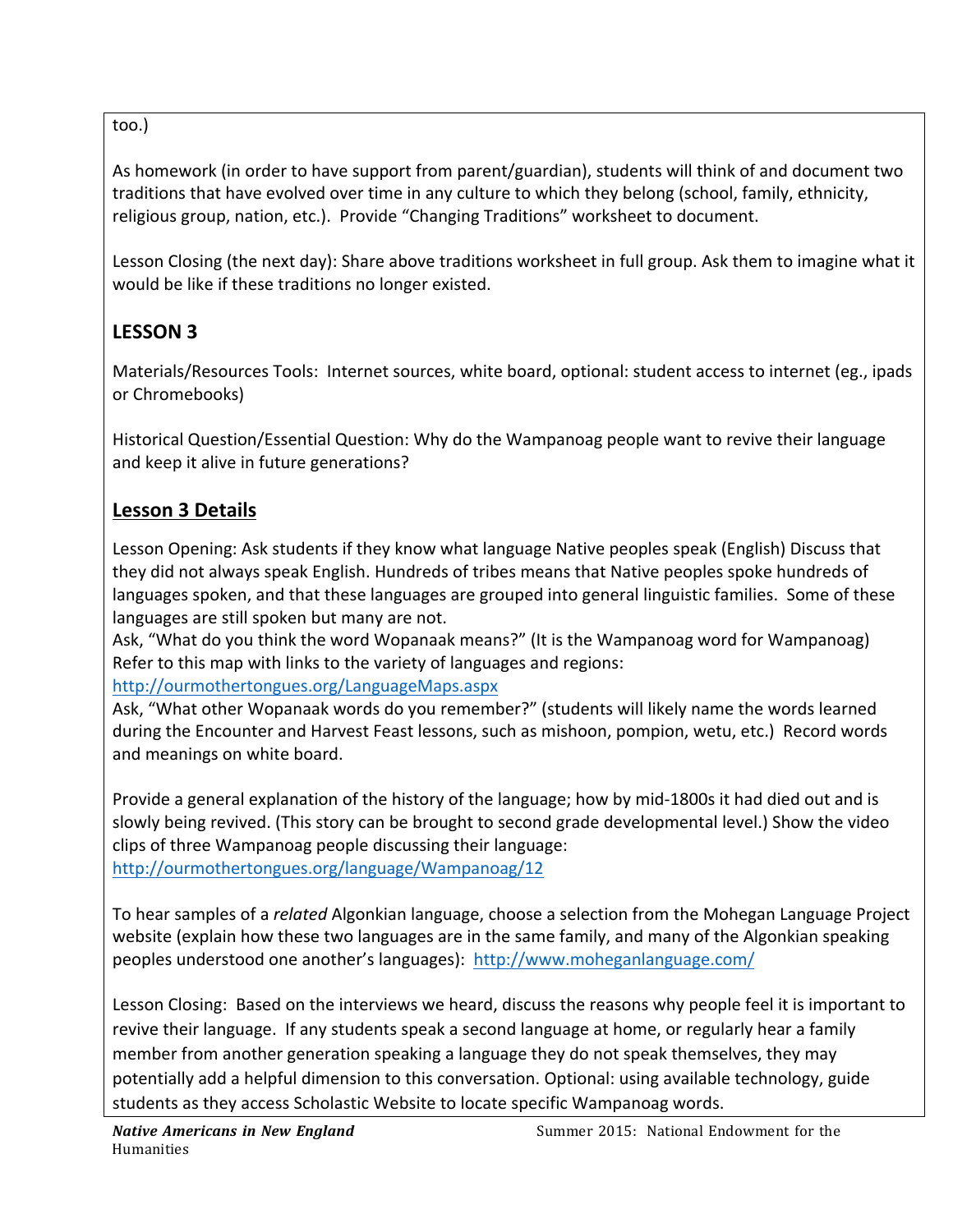http://www.scholastic.com/teachers/lesson-plan/thanksgiving-lessons-grades-prek-2

### **Lesson'4'**

Materials/Resources Tools: Clipboard, pencil, Internet access, art supplies

Historical Question/Essential Question: How can we apply the basic aspects of the Wampanoag language to name places around us, by using descriptive language?

## Lesson 4 Details

Lesson Opening: Show the list of place names on the "Fun with Words" link from the Wampanoag Language website. Students may take turns reading the descriptive names aloud. Some of the terms may require explanation. http://www.wlrp.org/fun-with-words.html

Also, to increase exposure to descriptive place naming, share the information on this Mohegan Language website providing a list of place names in New England and their English translations. As mentioned above, Mohegan is another language within the Algonkian language family. http://www.moheganlanguage.com/Default.htm

During the Lesson: Discuss how the Wampanoag (and Mohegan) place names seem to be created, using descriptive sensory and locative words. Discuss the fact that is clear that the Native peoples really understood the details about the land around them, through experience living and working in, on, and with the land. In contrast, sometimes we walk through our environment without really noticing where we are. Tell the students that we will be practicing closely observing and then naming some areas of the land around us.

First, practice together as a group: locate and describe various spots within and around the classroom. Encourage students to use their senses and keen observation skills. To elicit precise language, brainstorm potentially useful words in the following categories: Relationship to something (e.g., near, around, far from, under, between) and Adjectives (e.g., narrow, wide, bright, damp, curvy, straight) For example, our "back room with windows" could be called "Narrow space closest to daylight."

After a few examples with the group, lead students outside (with clipboards and pencil) to mini-habitats on campus. In partners, they try to come up with a plausible name for their specific area. They may need to bring back a few ideas and mull these over before finalizing a name. (Note: for my purposes, each pair has been studying a particular tree in a year-long science unit; students will go to their individual tree and use this area. For example, a sycamore is next to the main road. A river birch is near a sunken ditch close to dense brush and tall grasses.) If the habitats are too similar to one another, adjust the class options for more variety.

Back in the larger group, students will finalize and present their location names. (Variation: If students are familiar with one another's locations, the presentation could be done in a "guessing game" format.) Finally, students will create an illustration of their named site for display, using art supplies of your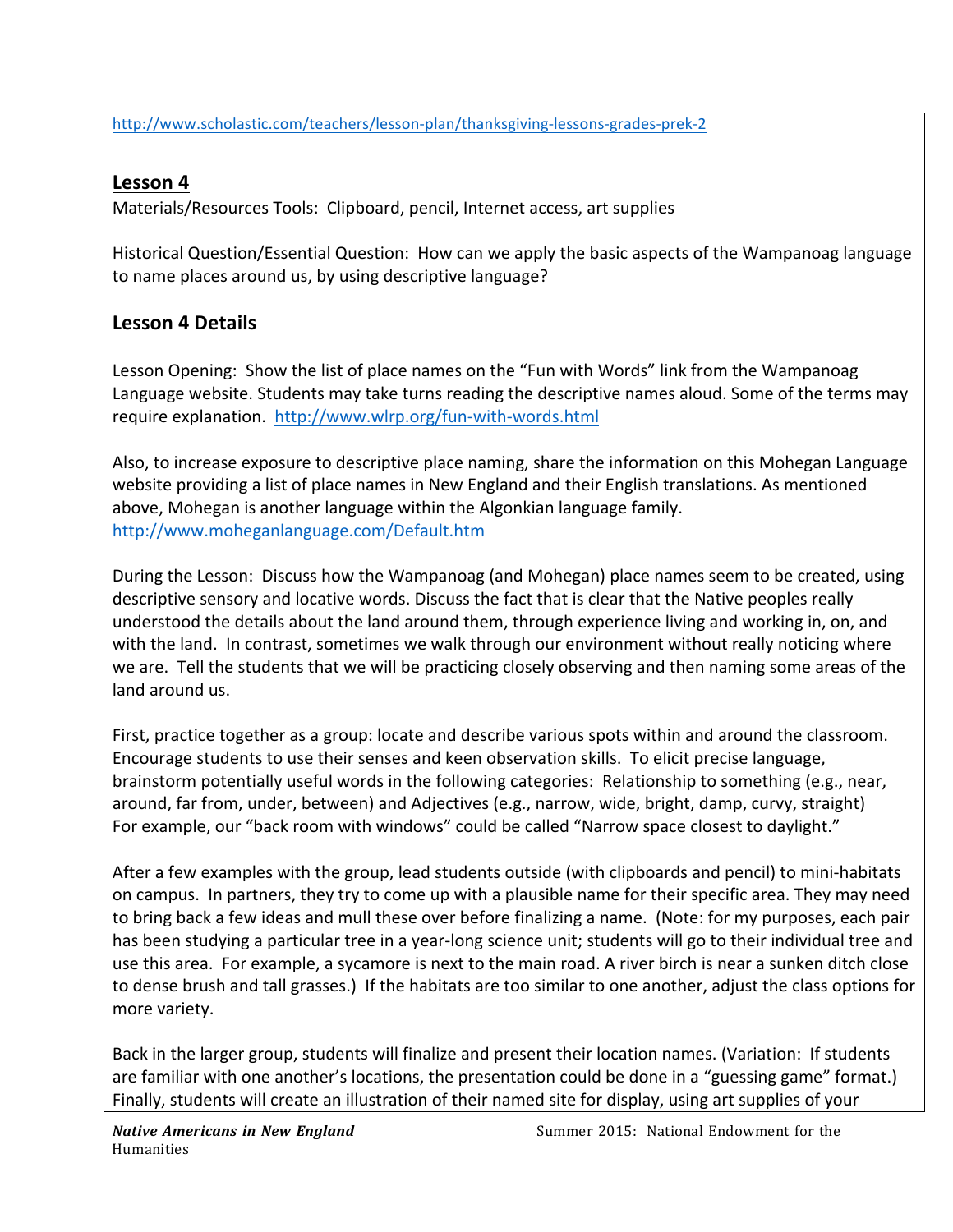choice.

Lesson Closing: Students share their illustrations

# **Materials and Sources Used**

What primary source(s) is/are being used (full citation)? Please annotate each source.

1. "Our Mother Tongues | Language Maps." *Our Mother Tongues | Language Maps*. N.p., n.d. Web. 18 July 2015. http://ourmothertongues.org/languagemaps.aspx

This site shows a map of the US and links to some of the Native American tribes with information about their languages.

2. "Our Mother Tongues | Wampanoag." *Our Mother Tongues | Wampanoag*. N.p., n.d. Web. 18 July 2015. http://ourmothertongues.org/language/Wampanoag/12

Short videos of three Wampanoag tribal members, Vernon Lopez, Mae Alice Baird, Waylon Madison Sauer, and Eva Blake. This is a powerful element of this unit, especially the interview of Mae who, in the film, is close to the target age of the students.

3. "Fun With Words." Wôpanâak Language Reclamation Project. N.p., n.d. Web. 18 July 2015. http://www.wlrp.org/fun-with-words.html

List of place names, from Wampanoag Language Reclamation Project website. The list shows their descriptive English translations as well as the Wampanoag name.

4."Mohegan Language Project." *Mohegan Language Project*. N.p., n.d. Web. 18 July 2015. http://www.moheganlanguage.com/Default.htm

Although not Wampanoag per se, Mohegan is also from the Algonkian language family. This website offers many audio samples, giving a sense of the sounds of the language. Students can click on individual words within different categories ie., animals, jobs, etc. Additionally, there is a word document on the site which shows place names in Connecticut and their descriptive English translations, including one that involves the sense of hearing ("There is a Bad Noise," referring to a manufacturing town, perhaps the sound of factories).

5. "Native American Perspective: Fast Turtle, Wampanoag Tribe Member | Scholastic.com." *Scholastic Teachers*. N.p., n.d. Web. 18 July 2015.

http://www.scholastic.com/teachers/article/native-american-perspective-fast-turtle-wampanoag-tribe-member

First person account by Fast Turtle (from Scholastic Website); this is a bit advanced for second grade, but with adult help or abridged reading aloud, there is some good information:

What secondary sources are being used (full citation)? Please annotate each source.

Internet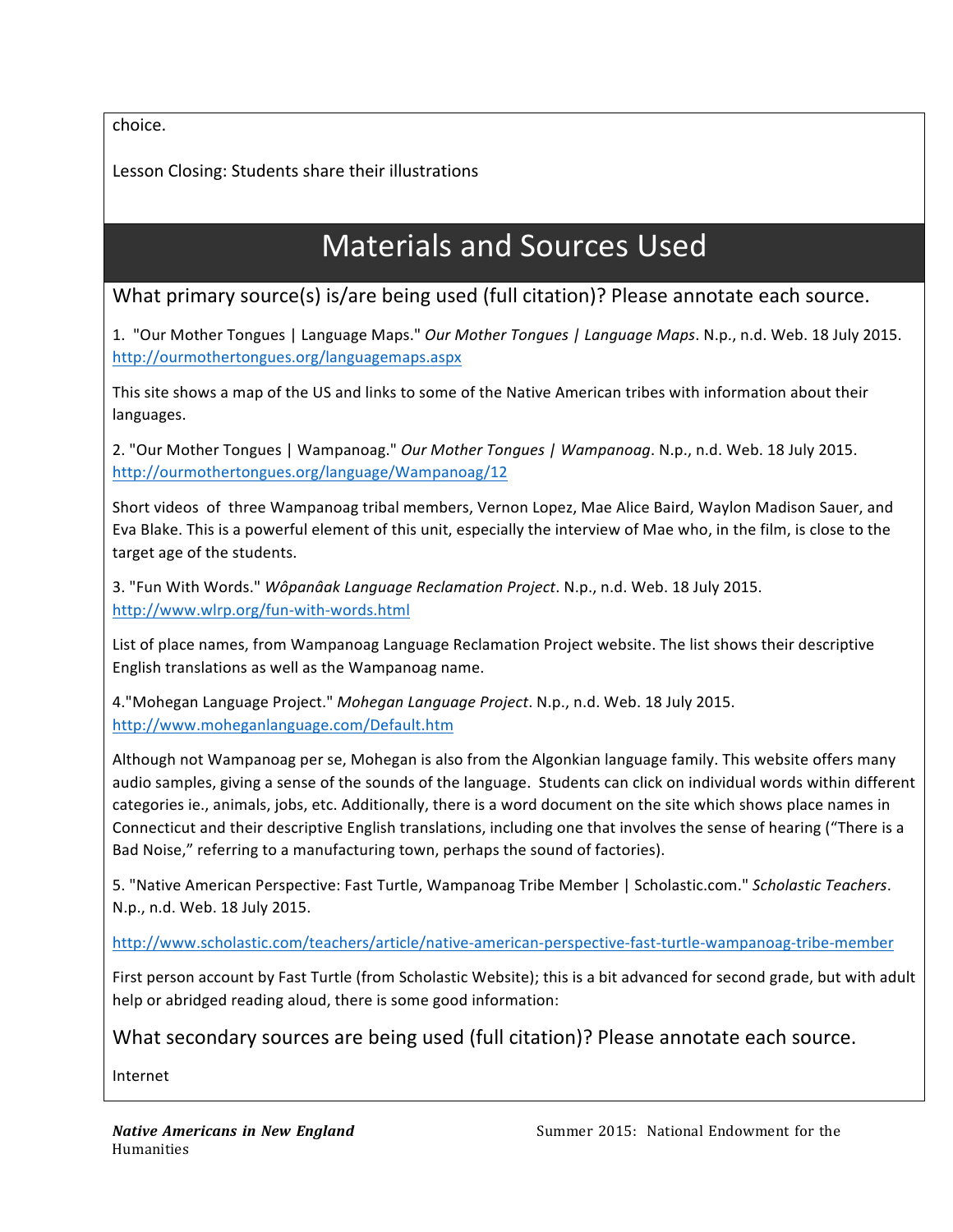1. "Wampanoag Tribe - Wampanoag Celebrations." *Wampanoag Tribe - Wampanoag Celebrations*. N.p., n.d. Web. 20 July 2015.

http://www.wampanoagtribe.net/pages/wampanoag\_education/celebrations?textPage=1

This page has good background information on the Wampanoag about the Cranberry Festival.

2. "Plimoth Plantation - Online Learning Center." *Plimoth Plantation - Online Learning Center*. N.p., n.d. Web. 20 July 2015.

http://www.plimoth.org/media/olc/navigation.html

This interactive web-based activity gives great age-appropriate information about the pre-contact Wampanoag culture (as well as about the  $17<sup>th</sup>$  century English culture)

3. "Thanksgiving Lessons for Grades PreK-2 | Scholastic.com." *Scholastic Teachers*. N.p., n.d. Web. 19 July 2015.

http://www.scholastic.com/teachers/lesson-plan/thanksgiving-lessons-grades-prek-2

This is more good age-appropriate background information from Scholastic Website.

Books:

1. Cunningham, Kevin, and Peter Benoit. The Wampanoag. New York: Children's, 2011.

An easy-to-read non-fiction selection for basic cultural information.

2. Grace, Catherine O'Neill, Margaret M. Bruchac, Sisse Brimberg, and Cotton Coulson. *1621: A New Look at Thanksgiving.* Washington, D.C.: National Geographic Society, 2001. Print.

This is a beautiful and thorough version of Thanksgiving story from the Wampanoag point of view, including photographs from Plymouth Plantation. Also included is cultural information about the Wampanoag, a section about the history of the American Thanksgiving holiday, and a chronology at the back.

3. Peters, Russell. Clambake: A Wampanoag Tradition (We Are Still Here). Lerner Publishing Group. 1992

A richly photographed and clearly described chronicle of the Wampanoag Clambake tradition as told by Russell Peters to his 12 year old grandson.

4. Vanderhoop, Jannette. *Cranberry Day: A Wampanoag Harvest Celebration*. Acquinnah, MA: Wampanoag Tribe of Gay Head (Aquinnah) Education Dept., 2002.

A simple story about a young boy learning about his culture's Cranberry Day Harvest celebration and how it has changed over time. Written and illustrated by a member of the Aquinnah Wampanoag tribe.

5. Waters, Kate, and Russ Kendall. *Tapenum's Day: A Wampanoag Indian Boy in Pilgrim times*. New York: Scholastic, 1996.

A photographed recreation (staged at Plimoth Plantation) of the daily life of a Wampanoag Indian Boy showing his daily activities. Includes a glossary of related vocabulary.